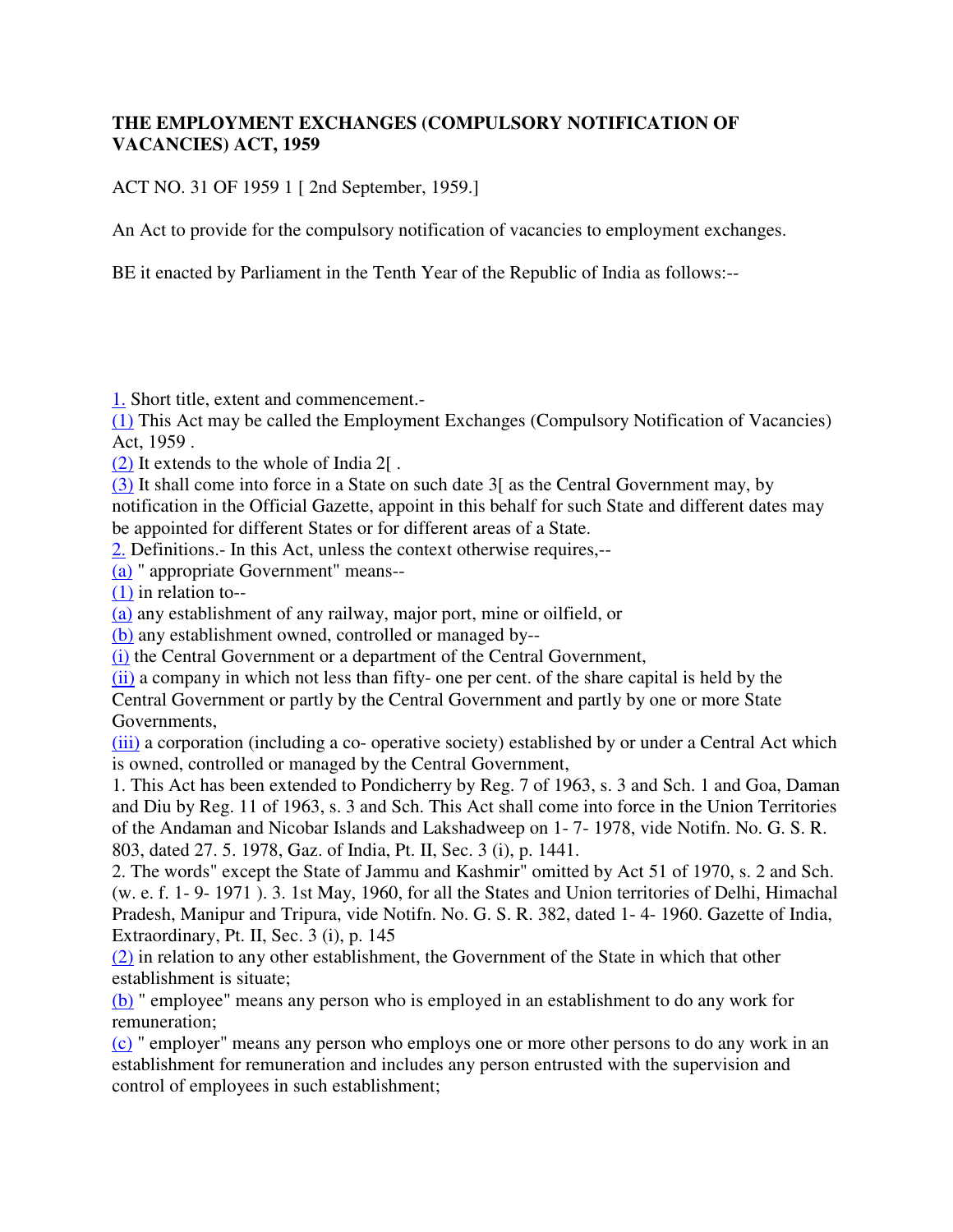(d) " employment exchange" means any office or place established and maintained by the Government for the collection and furnishing of information, either by the keeping of registers or otherwise, respecting--

(i) persons who seek to engage employees,

(ii) persons who seek employment, and

(iii) vacancies to which persons seeking employment may be appointed;

(e) " establishment" means--

(a) any office, or

(b) any place where any industry, trade, business or occupation is carried on;

(f) " establishment in public sector" means an establishment owned, controlled or managed by-- (1) the Government or a department of the Government;

(2) a Government company as defined in section 617 of the Companies Act, 1956 (1 of 1956 );

(3) a corporation (including a co- operative society) established by or under a Central, Provincial or State Act, which is owned, controlled or managed by the Government;

(4) a local authority;

 $(g)$ " establishment in private sector" means an establishment which is not an establishment in public sector and where ordinarily twenty- five or more persons are employed to work for remuneration;

(h) " prescribed" means prescribed by rules made under this Act;

(i) " unskilled office work" means work done in an establishment by any of the following categories of employees, namely:--

 $(1)$  daftri;

(2) jemadar, orderly and peon;

(3) dusting man or farash;

(4) bundle or record lifter;

(5) process server;

(6) watchman;

(7) sweeper;

(8) any other employee doing any routine or unskilled work which the Central Government may, by notification in the Official Gazette, declare to be unskilled office work.

3. Act not to apply in relation to certain vacancies.-

(1) This Act shall not apply in relation to vacancies,--

(a) in any employment in agriculture (including horticulture) in any establishment in private sector other than employment as agricultural or farm machinery operatives;

(b) in any employment in domestic service;

(c) in any employment the total duration of which is less than three months;

(d) in any employment to do unskilled office work;

(e) in any employment connected with the staff of Parliament.

(2) Unless the Central Government otherwise directs by notification in the Official Gazette in this behalf, this Act shall not also apply in relation to--

(a) vacancies which are proposed to be filled through promotion or by absorption of surplus staff of any branch or department of the same establishment or on the result of any examination conducted or interview held by, or on the recommendation of, any independent agency, such as the Union or a State Public Service Commission and the like;

(b) vacancies in an employment which carries a remuneration of less than sixty rupees in a month.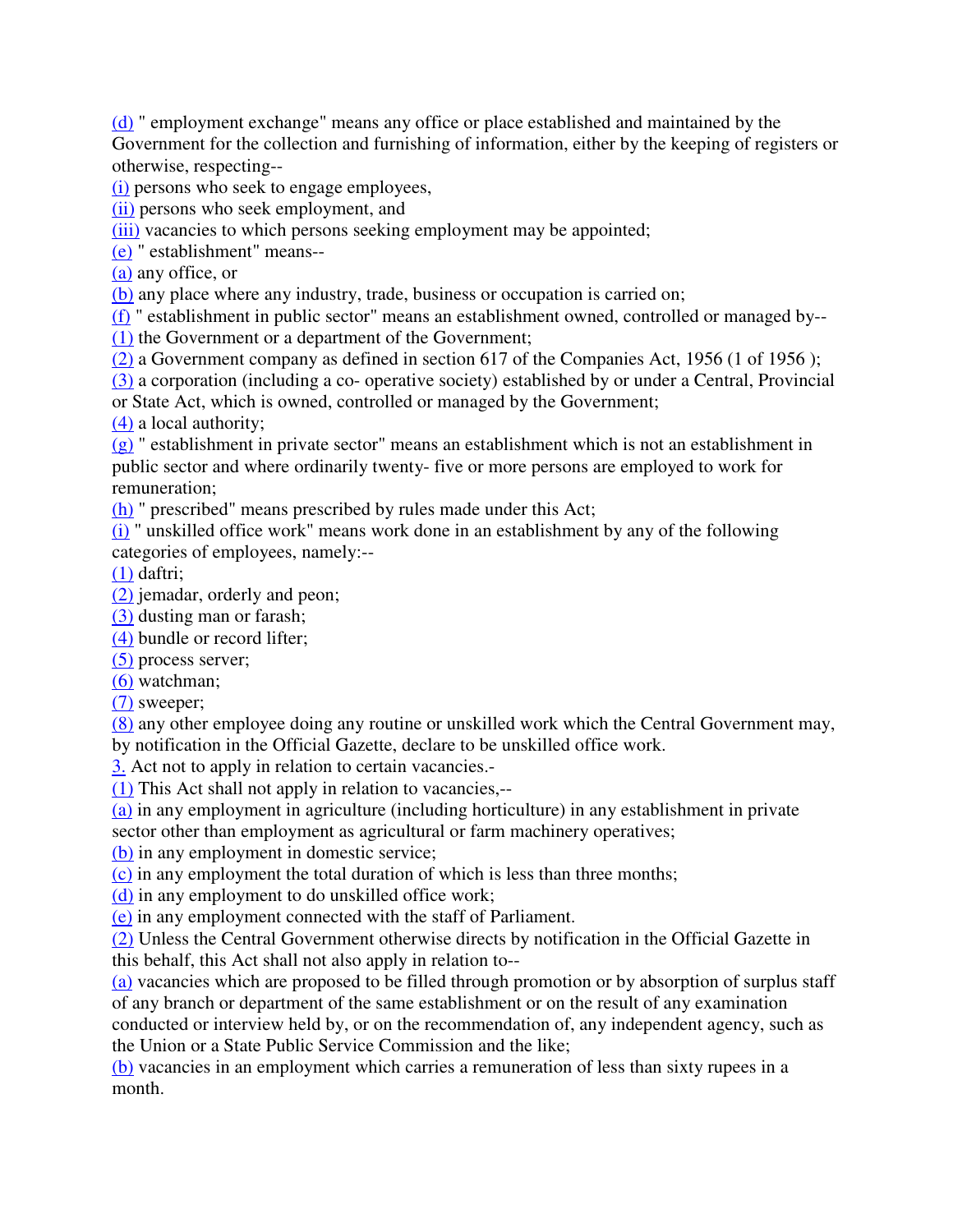4. Notification of vacancies to employment exchanges.-

(1) After the commencement of this Act in any State or area thereof, the employer in every establishment in public sector in that State or area shall, before filling up any vacancy in any employment in that establishment, notify that vacancy to such employment exchanges as may be prescribed.

(2) The appropriate Government may, by notification in the Official Gazette, require that from such date as may be specified in the notification, the employer in every establishment in private sector or every establishment pertaining to any class or category of establishments in private sector shall, before filling up any vacancy in any employment in that establishment, notify that vacancy to such employment exchanges as may be prescribed, and the employer shall thereupon comply with such requisition.

(3) The manner in which the vacancies referred to in sub- section (1) or sub- section (2) shall be notified to the employment exchanges and the particulars of employments in which such vacancies have occurred or are about to occur shall be such as may be prescribed.

(4) Nothing in sub- sections (1) and (2) shall be deemed to impose any obligation upon any employer to recruit any person through the employment exchange to fill any vacancy merely because that vacancy has been notified under any of those sub- sections.

5. Employers to furnish information and returns in prescribed form.-

(1) After the commencement of this Act in any State or area thereof, the employer in every establishment in public sector in that State or area shall furnish such information or return as may be prescribed in relation to vacancies that have occurred or are about to occur in that establishment, to such employment exchanges as may be prescribed.

(2) The appropriate Government may, by notification in the Official Gazette, require that from such date as may be specified in the notification, the employer in every establishment in private sector or every establishment pertaining to any class or category of establishments in private sector shall furnish such information or return as may be prescribed in relation to vacancies that have occurred or are about to occur in that establishment to such employment exchanges as may be prescribed, and the employer shall thereupon comply with such requisition.

(3) The form in which, and the intervals of time at which, such information or return shall be furnished and the particulars which they shall contain shall be such as may be prescribed.

6. Right of access to records or documents.- Such officer of Government as may be prescribed in this behalf, or any person authorised by him in writing, shall have access to any relevant record or document in the possession of any employer required to furnish any information or returns under section 5 and may enter at any reasonable time any premises where he believes such record or document to be and inspect or take copies of relevant records or documents or ask any question necessary for obtaining any information required under that section. 7. Penalties.-

(1) If any employer fails to notify to the employment exchanges prescribed for the purpose any vacancy in contravention of sub- section (1) or sub- section (2) of section 4, he shall be punishable for the first offence with fine which may extend to five hundred rupees and for every subsequent offence with fine which may extend to one thousand rupees.

(2) If any person--

(a) required to furnish any information or return--

(i) refuses or neglects to furnish such information or return, or

(ii) furnishes or causes to be furnished any information or return which he knows to be false, or